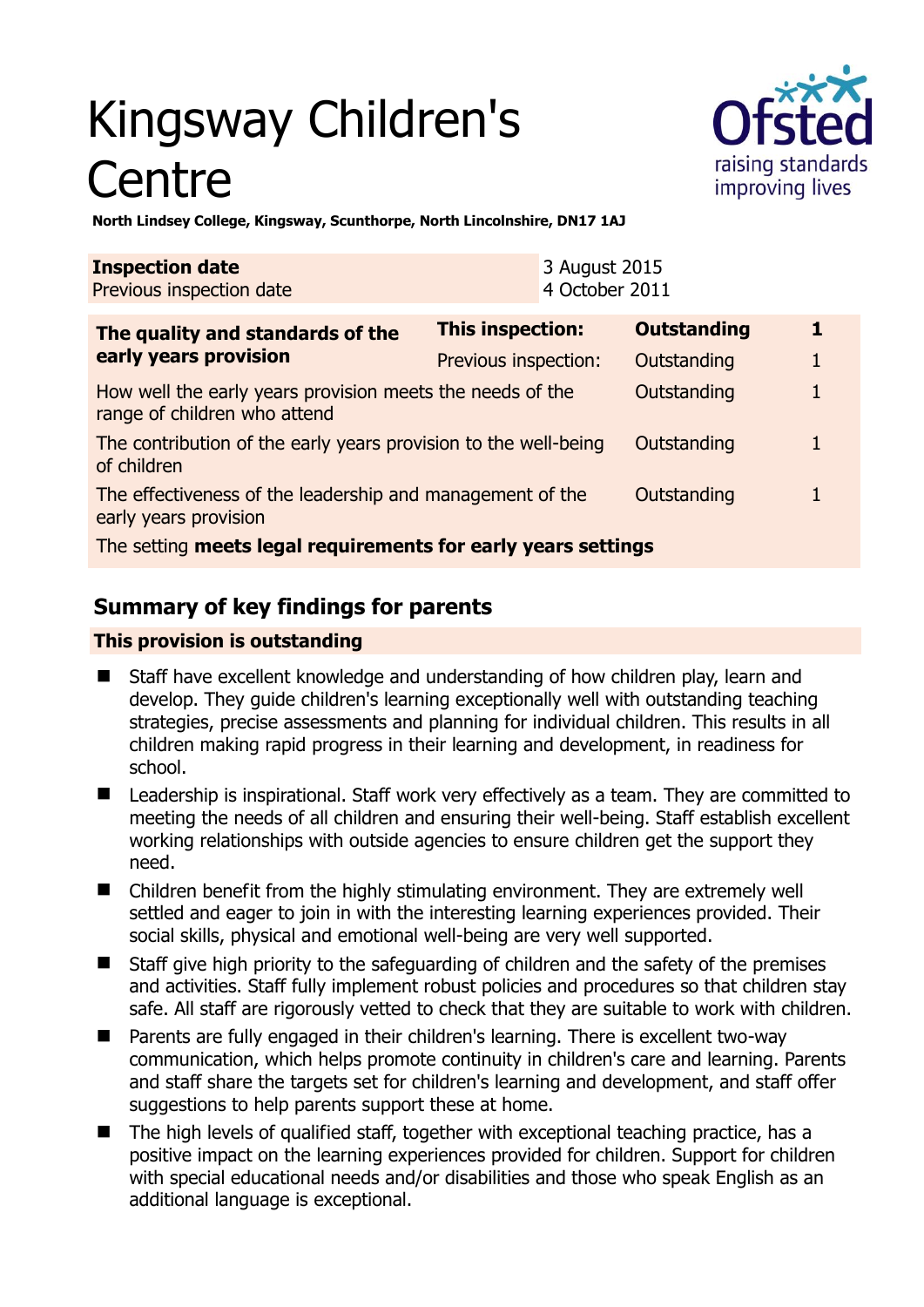## **What the setting needs to do to improve further**

#### **To further improve the quality of the early years provision the provider should:**

■ consider developing further opportunities for children to learn about other cultures.

#### **Inspection activities**

- The inspector observed children's interactions with staff and undertook a joint observation with one of the Early Years Professionals.
- $\blacksquare$  The inspector viewed all areas of the nursery.
- The inspector spoke with staff, parents and children at appropriate times during the inspection.
- The inspector looked at children's records, planning documentation, safeguarding policies and procedures, self-evaluation and a range of other documentation.
- The inspector reviewed evidence of the suitability checks and qualifications of staff working with children.
- The inspector discussed the children's progress with their key persons.
- The inspector observed activities indoors and outdoors and the quality of teaching.

#### **Inspector**

Jane Rushby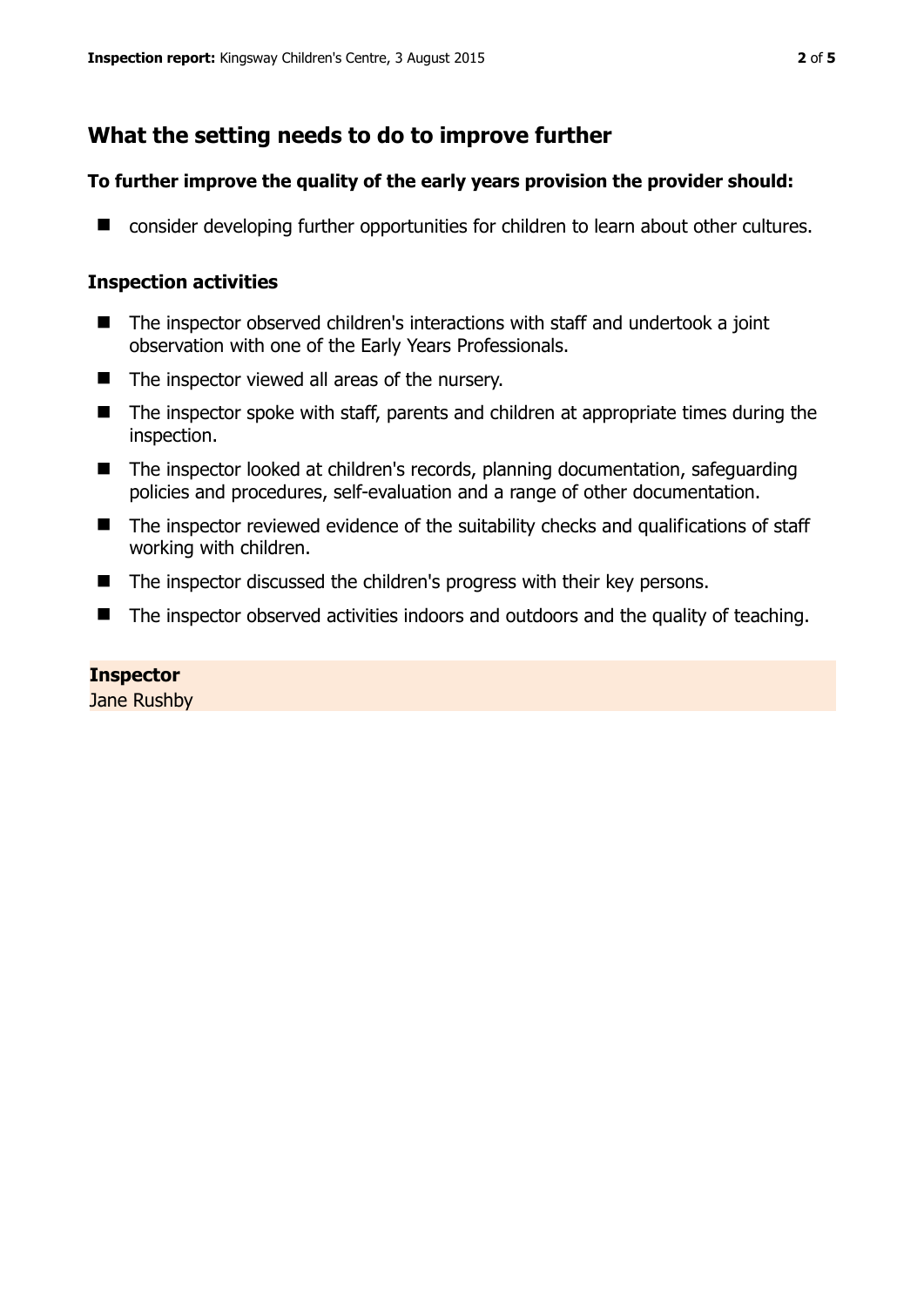### **Inspection findings**

#### **How well the early years provision meets the needs of the range of children who attend. This is outstanding**

Staff place a strong focus on children learning though play. Children freely explore, enjoy being active, experiment and discover new things. Staff have high expectations of the children. They use their observations and assessments to identify children's next steps in learning and to plan exciting and inspiring activities. Therefore, all children's individual learning and development is very well supported. All children, including those with special educational needs and/or disabilities and those who speak English as an additional language make rapid progress in relation to their starting points. Children who speak English as an additional language are well supported to make connections between their home language and English. Babies make excellent progress because staff know them well and promote their physical development very effectively. For example, when babies pull themselves up against a chair, staff support them by taking their hands to give them the opportunity to practise taking steps. Staff use children's interests to plan activities that are enriching and imaginative. For example, during the inspection, pre-school children were highly engaged in the construction area. Children worked together, sharing and problem solving to construct an ark from the wooden bricks. Once the ark was built they lined their animals up two by two. Staff used this opportunity to reinforce mathematical language.

#### **The contribution of the early years provision to the well-being of children is outstanding**

A strong caring ethos enables staff to develop very strong relationships with children, which helps them to develop independence and to be self-motivated. All children learn about healthy eating and enjoy nutritious lunches and snacks. Children are independent because staff teach them to learn to do things for themselves, such as serving their own food at lunchtime. The strong key-person system supports children and families. It helps ensure children are emotionally prepared for changes, such as settling into the nursery, moving between rooms and the move to school. The exceptional support provided for children with additional care needs means that parents are extremely happy for these children to attend the setting.

#### **The effectiveness of the leadership and management of the early years provision is outstanding**

The provider has a clear understanding of the requirements of the Early Years Foundation Stage, ensuring that children's welfare is paramount. The manager ensures that the quality of teaching and staff practices are exceptional through regular supervision meetings and observing what staff do. This enables her to identify any minor weaknesses and arrange suitable training for staff to attend. Those in charge continually evaluate practice in order to use every opportunity to extend children's progress. For example, they have identified the need to increase children's understanding of other cultures. Parents are extremely happy with the nursery and the care and learning they provide.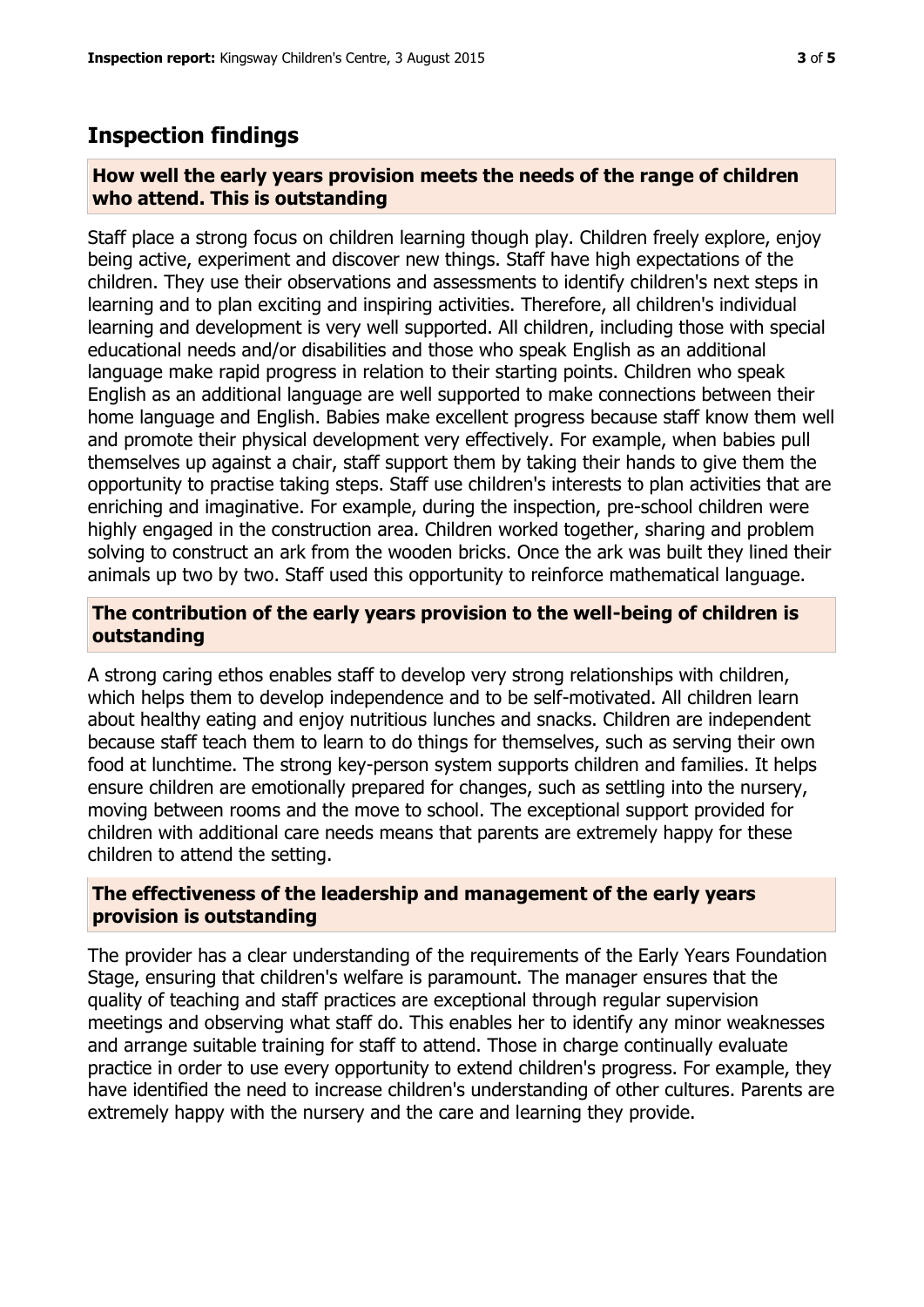## **Setting details**

| Unique reference number       | 205736                   |  |
|-------------------------------|--------------------------|--|
| <b>Local authority</b>        | North Lincolnshire       |  |
| <b>Inspection number</b>      | 854400                   |  |
| <b>Type of provision</b>      | Full-time provision      |  |
| <b>Registration category</b>  | Childcare - Non-Domestic |  |
| Age range of children         | $0 - 8$                  |  |
| <b>Total number of places</b> | 90                       |  |
| Number of children on roll    | 85                       |  |
| <b>Name of provider</b>       | North Lindsey College    |  |
| Date of previous inspection   | 4 October 2011           |  |
| <b>Telephone number</b>       | 01724 294064             |  |

Kingsway Children's Centre opened in 1985. The provider is open Monday to Friday from 8am to 6pm, closing for one week at Christmas and on bank holidays. Out of school care is available for children aged four to eight years during school holiday periods. There are 21 staff working with the children, of whom all hold appropriate early years qualifications. The manager and a senior member of staff hold Early Years Professional status. There are five staff who hold qualifications at level 6. The provider receives funding for the provision of free early education for two-, three- and four-year-old children. The setting supports children with special educational needs and/or disabilities and children who speak English as an additional language.

This inspection was carried out by Ofsted under sections 49 and 50 of the Childcare Act 2006 on the quality and standards of provision that is registered on the Early Years Register. The registered person must ensure that this provision complies with the statutory framework for children's learning, development and care, known as the Early Years Foundation Stage.

Any complaints about the inspection or the report should be made following the procedures set out in the guidance 'Complaints procedure: raising concerns and making complaints about Ofsted', which is available from Ofsted's website: www.gov.uk/government/organisations/ofsted. If you would like Ofsted to send you a copy of the guidance, please telephone 0300 123 4234, or email enquiries@ofsted.gov.uk.